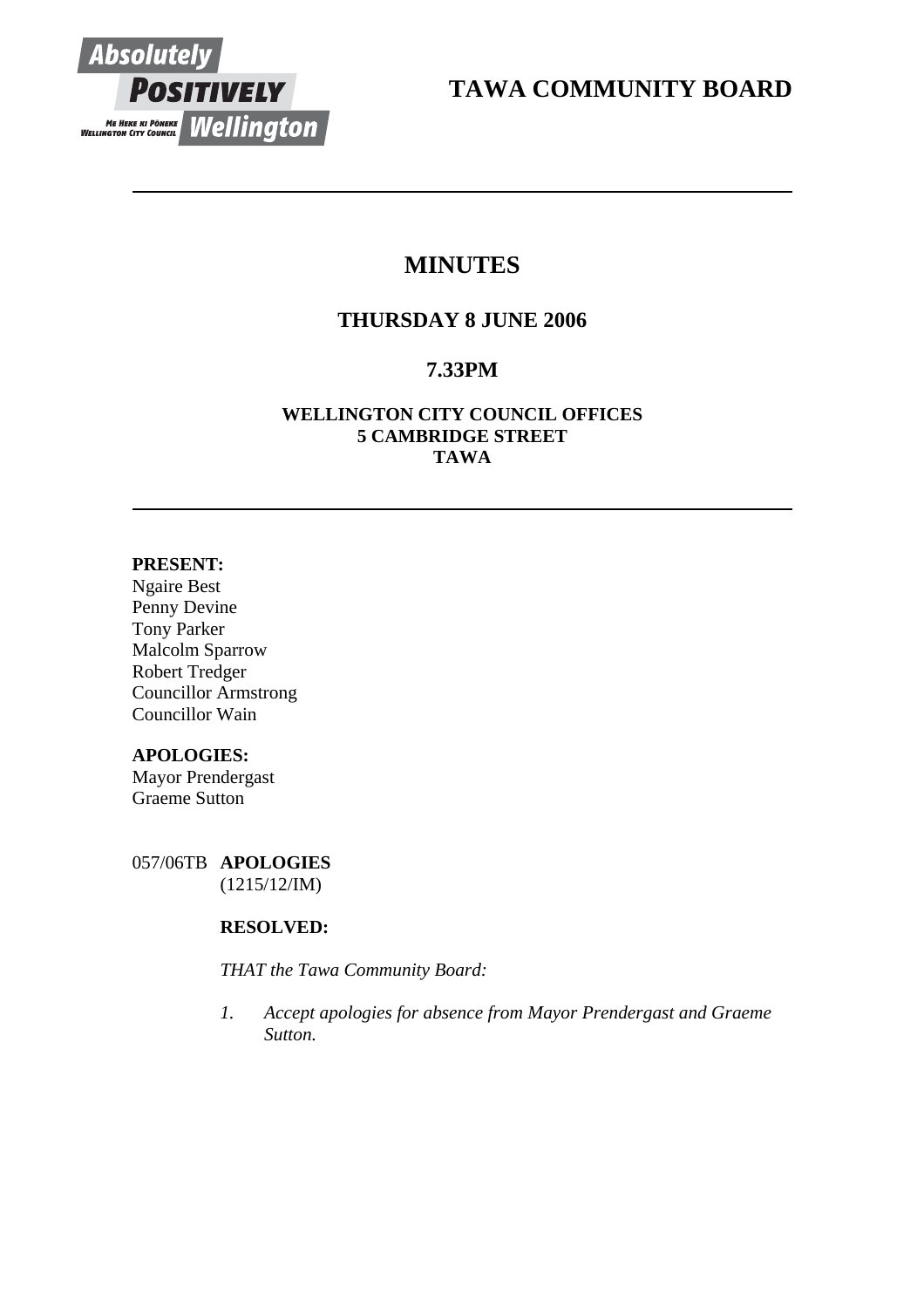## 058/06TB **CONFLICT OF INTEREST DECLARATIONS** (1215/12/IM)

#### **NOTED:**

There were no conflicts of interest declared.

059/06TB **PUBLIC PARTICIPATION** (1215/12/IM)

#### **NOTED:**

Richard Herbert representing the Tawa Historical Society addressed the Board regarding signage for the Tawa Cemetery.

#### 060/06TB **ORDER OF BUSINESS** (1215/12/IM)

## **RESOLVED:**

*THAT the Tawa Community Board:* 

*1. Consider Report 2 "Policing in Tawa" next and followed by Report 3 "Allocation of Tawa Community Grants Funds".* 

# 061/06TB **POLICING IN TAWA**

(1215/12/IM) (ORAL REPORT)

# **NOTED:**

Kapiti Mana Area Commander Inspector John Spence was in attendance for this item. He updated the Board on the criminal activities in Tawa. As part of the update, he advised the Board that the monitoring of traffic outside St Francis Xavier Schools revealed that motorists were within the tolerance level for cars outside schools.

Inspector Spence advised the he will report to the next meeting of the Board on the location of crashes that have happened in the Tawa area.

#### 062/06TB **ALLOCATION OF TAWA COMMUNITY GRANTS FUNDS**

Report of Adele Gibson - Acting Team Leader, Grants. (1215/12/IM) (REPORT 3)

#### **NOTED:**

Adele Gibson - Acting Team Leader, Grants was in attendance for this item.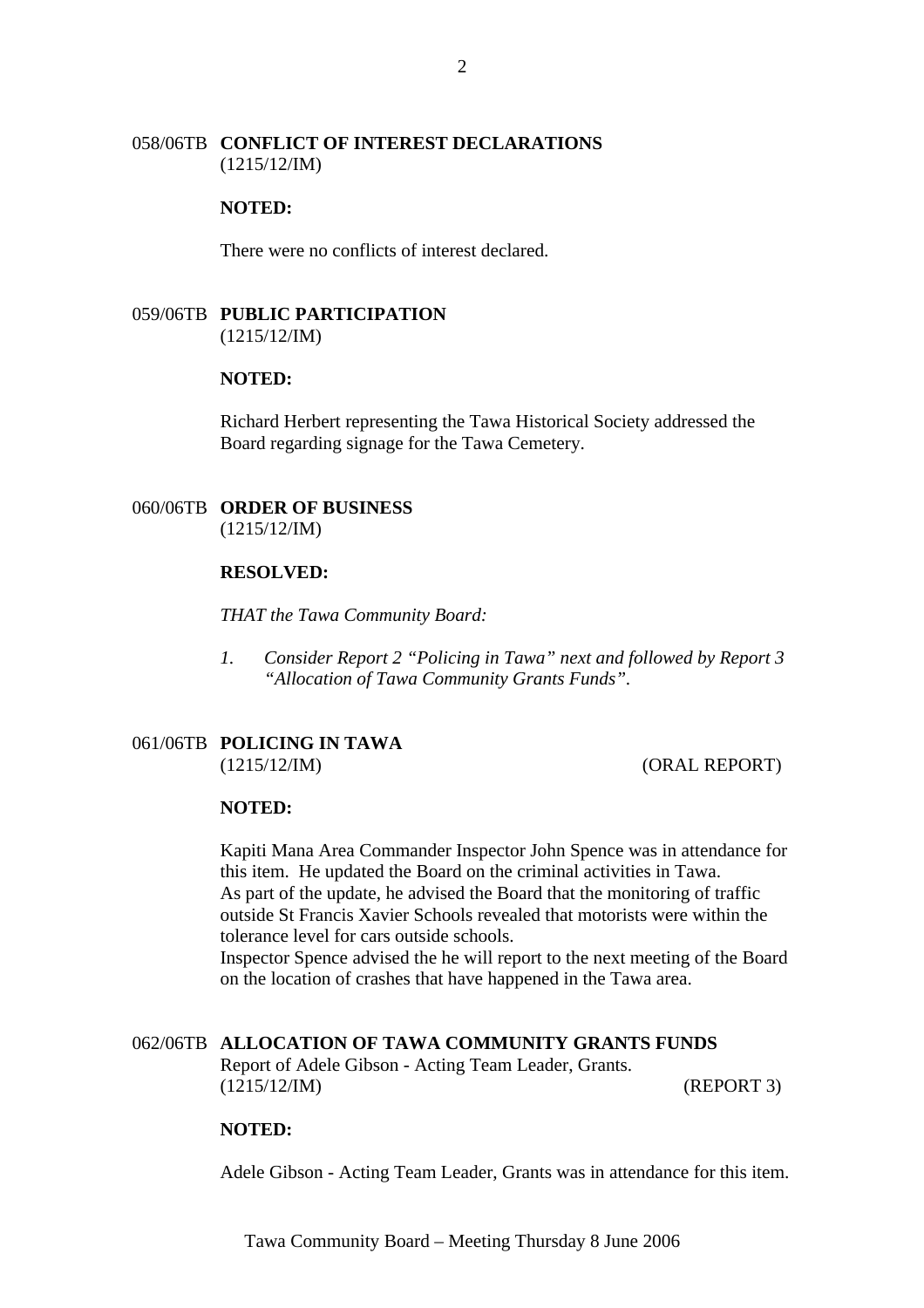#### **RESOLVED:**

*THAT the Tawa Community Board:* 

- *1. Receive the information.*
- *2. Approve the following applications made to the Tawa Community Grants scheme:*

| App           | Applicant                      | Amount         | <b>Grant Conditions</b> |
|---------------|--------------------------------|----------------|-------------------------|
| $N_{O}$       |                                | <i>Granted</i> |                         |
|               |                                |                |                         |
|               | <b>Tawa Historical Society</b> | \$700          |                         |
| $\mathcal{L}$ | Friends of Tawa Bush           | \$1,087        | Tag to the project      |
|               | Reserves Inc.                  |                | being signed off by     |
|               |                                |                | the Wellington City     |
|               |                                |                | Council Parks and       |
|               |                                |                | <b>Gardens Business</b> |
|               |                                |                | Unit to ensure that     |
|               |                                |                | the signage meets       |
|               |                                |                | Council guidelines.     |

#### 063/06TB **REPORTS BACK FROM COMMITTEES**  (1215/12/IM) (ORAL REPORT)

#### **NOTED:**

Robert Armstrong advised that there had been the Long Term Council Community Plan Hearings Subcommittee had met to hear the oral submissions to the LTCCP. This was part of the process that will be fed into the final deliberations to be had by the Strategy and Policy Committee on 21 June 2006.

Robert Tredger, Tony Parker and Ngaire Best advised that he had been involved with some of the submissions that the Board had on the agenda for this meeting.

Councillor Wain and Penny Devine advised that they had no issues from the committees, subcommittees and liaison groups that they are members of.

Malcolm Sparrow advised that he had written a report on the Tawa Community Civic Awards. This would be presented to the Board at its July 2006 meeting.

# 064/06TB **DIRECTOR CORPORATE SERVICES REPORT BACK**

Report of Andrew Dalziel – Director, Corporate Services. (1215/12/IM) (REPORT 4)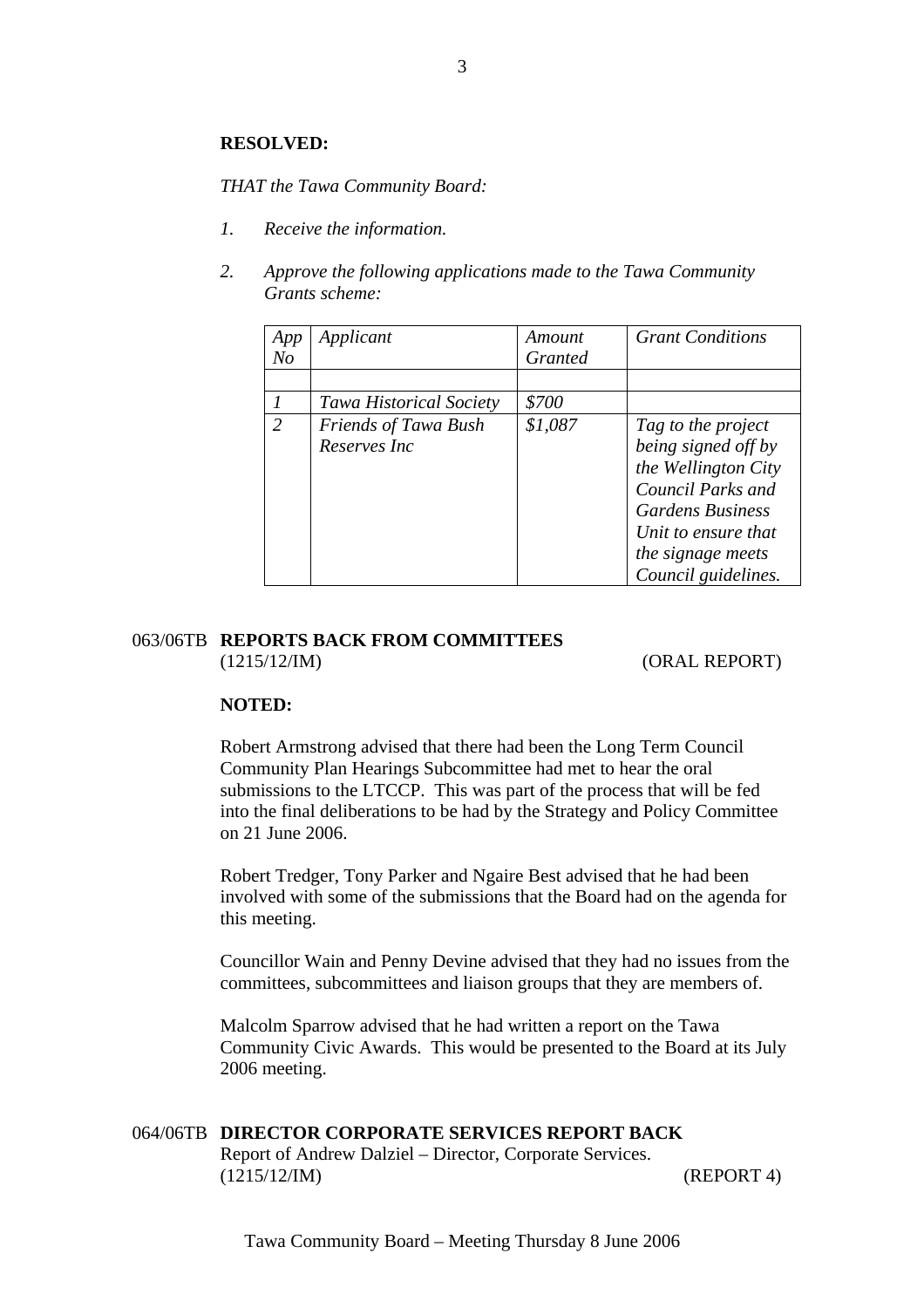## **NOTED:**

Andrew Dalziel – Director, Corporate Services was in attendance for this item.

# **RESOLVED:**

*THAT the Tawa Community Board:* 

*1. Receive the information.* 

# 065/06TB **PROPOSED DISTRICT PLAN CHANGE 44: GENERAL MINOR AMENDMENTS TO DISTRICT PLAN TEXT AND MAPS AND PROPOSED VARIATION 1 TO DISTRICT PLAN CHANGE 33**  Report of Alison Newbald – Planner, Policy Planning, Planning Group. (1215/12/IM) (REPORT 5)

#### **NOTED:**

The Board expressed its appreciation in being able to participate in this process.

#### **RESOLVED:**

*THAT the Tawa Community Board:* 

*1. Receive the information.* 

# 066/06TB **NEW ZEALAND COMMUNITY BOARDS' FORUM 'MEETING EXPECTATIONS', LOWER HUTT, 14-15 JULY 2006 – CONFIRMATION OF BOARD MEMBERS ATTENDING**  (1215/12/IM) (ORAL REPORT)

## **NOTED:**

The Board noted that the Strategy and Policy Committee had approved the attendance of 3 members of the Tawa Community Board to the New Zealand Community Boards Forum.

#### **RESOLVED:**

*THAT the Tawa Community Board:* 

*1. Agree that Board members Ngaire Best, Graeme Sutton and Robert Tredger attend the New Zealand Community Boards' Forum 'Meeting Expectations' at Lower Hutt on 14 and 15 July 2006.*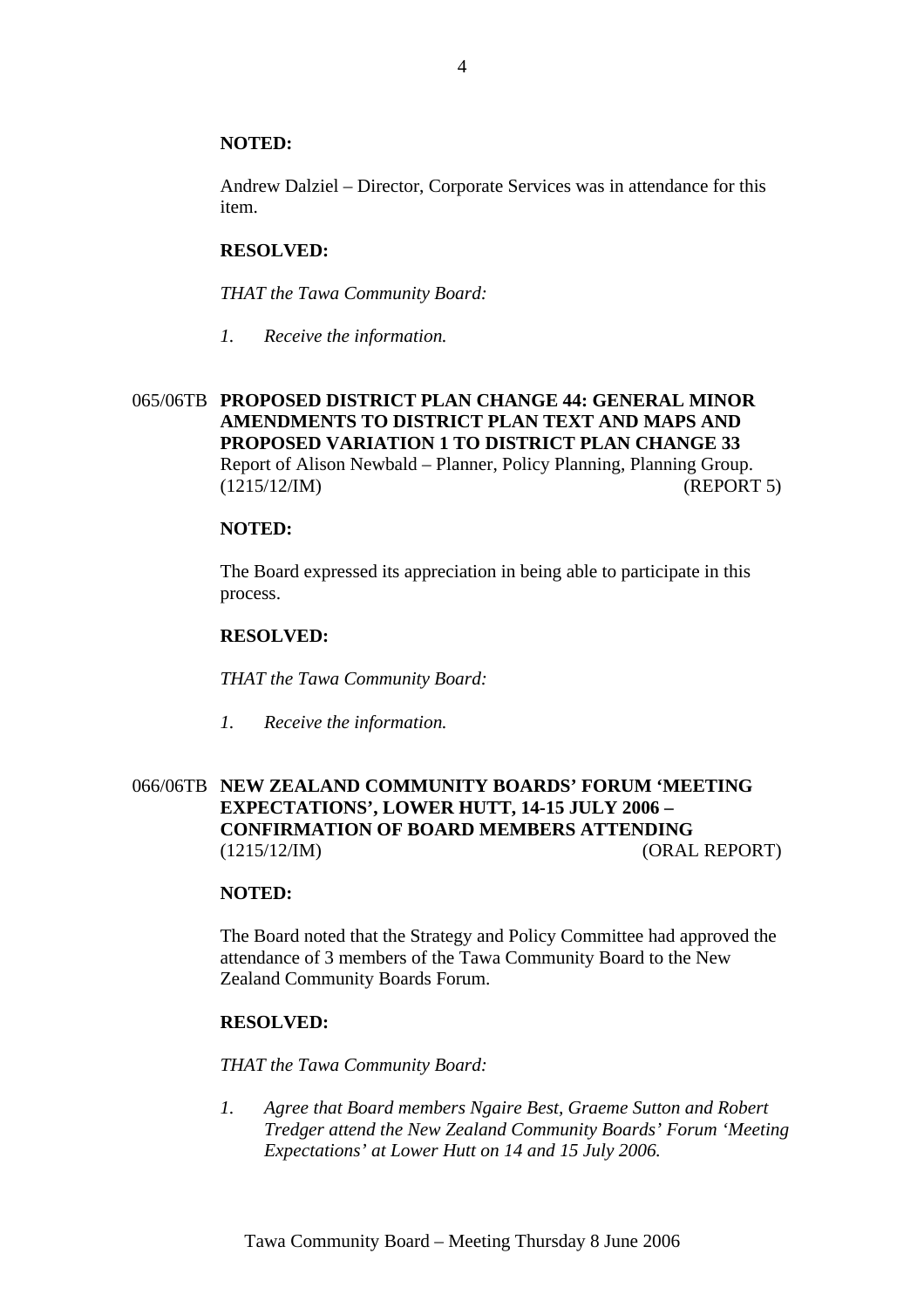# 067/06TB **ORDER OF BUSINESS**

(1215/12/IM)

#### **RESOLVED:**

*THAT the Tawa Community Board:* 

*1. Consider Report 8 "Ratification of Tawa Community Board Submission to Structure Plan for Lincolnshire Farm" next and followed by Report 9 "Ratification of Tawa Community Board Submission to Wellington City Council Representation Review", Report 10 "Monthly List of Resource Consent Approvals" and then Report 7 "Ratification of Tawa Community Board Submission to Tawa Speed Limits Proposal".* 

# 068/06TB **RATIFICATION OF TAWA COMMUNITY BOARD SUBMISSION TO STRUCTURE PLAN FOR LINCOLNSHIRE FARM** Board Submission to the Structure Plan for Lincolnshire Farm.

(1215/12/IM) (REPORT 8)

#### **RESOLVED:**

*THAT the Tawa Community Board:* 

- *1. Receive the information.*
- *2. Ratify the Tawa Community Board submission to the Structure Plan for Lincolnshire Farm.*

# 069/06TB **RATIFICATION OF TAWA COMMUNITY BOARD SUBMISSION TO WELLINGTON CITY COUNCIL REPRESENTATION REVIEW**  Tawa Community Board submission to the Representation Review. (1215/12/IM) (REPORT 9)

(Councillors Armstrong and Wain did not take part in discussion or vote on this matter.)

# **RESOLVED:**

*THAT the Tawa Community Board:* 

- *1. Receive the information.*
- *2. Ratify the Tawa Community Board submission to the Wellington City Council Representation Review.*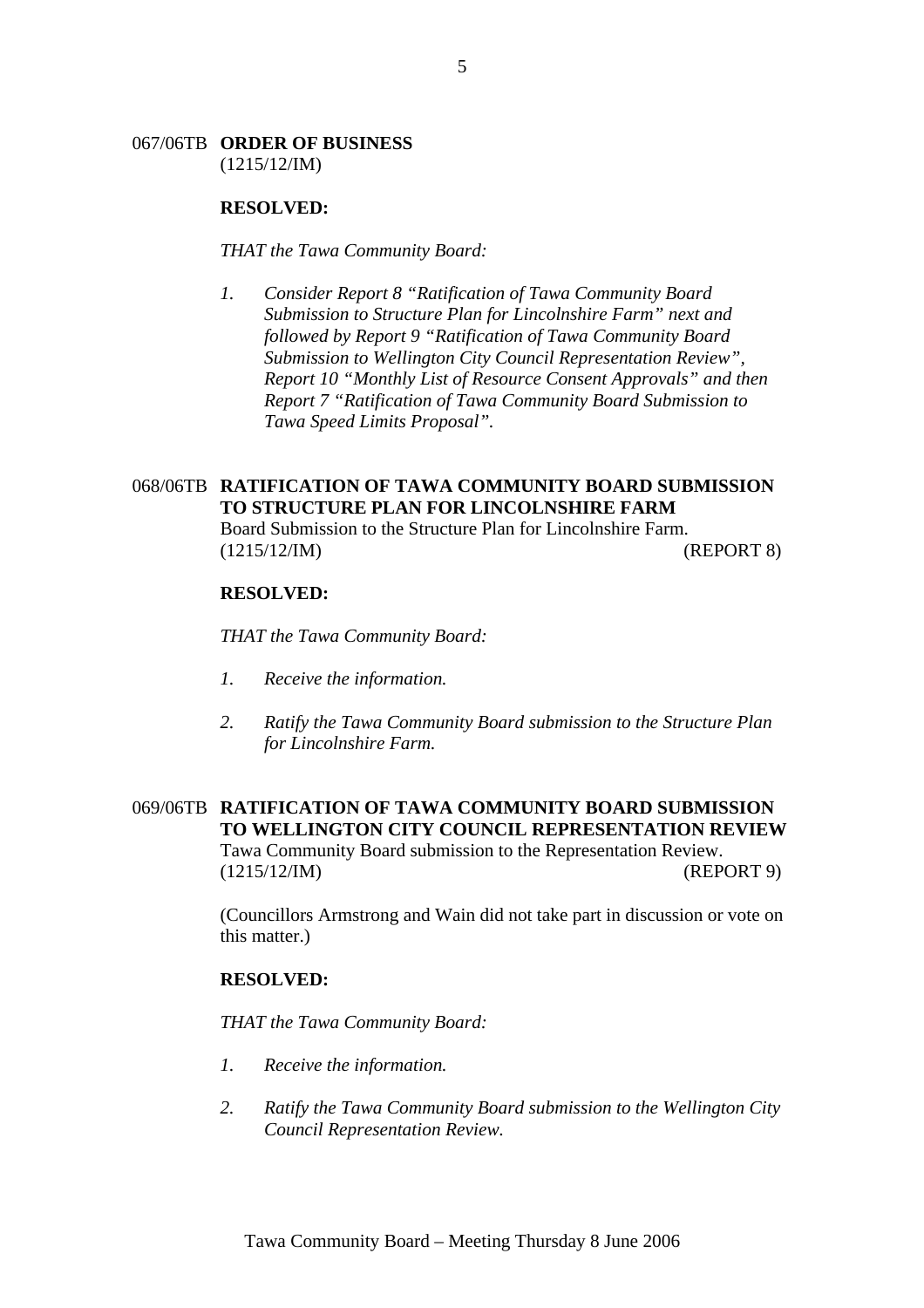# 070/06TB **MONTHLY LIST OF RESOURCE CONSENT APPROVALS**

Report of Brylie Henderson – Resource Consents Administrator. (1215/12/IM) (REPORT 10)

#### **RESOLVED:**

*THAT the Tawa Community Board:* 

*1. Receive the information.* 

# 071/06TB **RATIFICATION OF TAWA COMMUNITY BOARD SUBMISSION TO TAWA SPEED LIMITS PROPOSAL**  (1215/12/IM) (ORAL REPORT)

#### **NOTED:**

Councillors Armstrong and Wain did not take part in discussion or vote on this item.

#### **RESOLVED:**

*THAT the Tawa Community Board:* 

*1. Delegate authority to the Chair to finalise the submission to the Tawa Speed limits proposal and forward to Wellington City Council Officers.* 

# 072/06TB **FORWARD PROGRAMME**

Report prepared by Democratic Services. (1215/12/IM) (REPORT 11)

*THAT the Tawa Community Board:* 

- *1. Receive the information.*
- *2. Approve and amend as needed, the draft work programme for the upcoming meetings.*

| <b>Meeting Date</b>   | <i>Items</i>                        |  |  |
|-----------------------|-------------------------------------|--|--|
|                       |                                     |  |  |
| Thursday 13 July 2006 | <b>Standing Items</b>               |  |  |
|                       | <b>Reports Back from Committees</b> |  |  |
|                       | Policing in Tawa                    |  |  |
|                       | <b>Director Corporate Services</b>  |  |  |
|                       | report back – includes Projects     |  |  |
|                       | and Programmes                      |  |  |
|                       | <b>Traffic Resolutions</b>          |  |  |
|                       | Monthly List of Resource Consent    |  |  |

Tawa Community Board – Meeting Thursday 8 June 2006